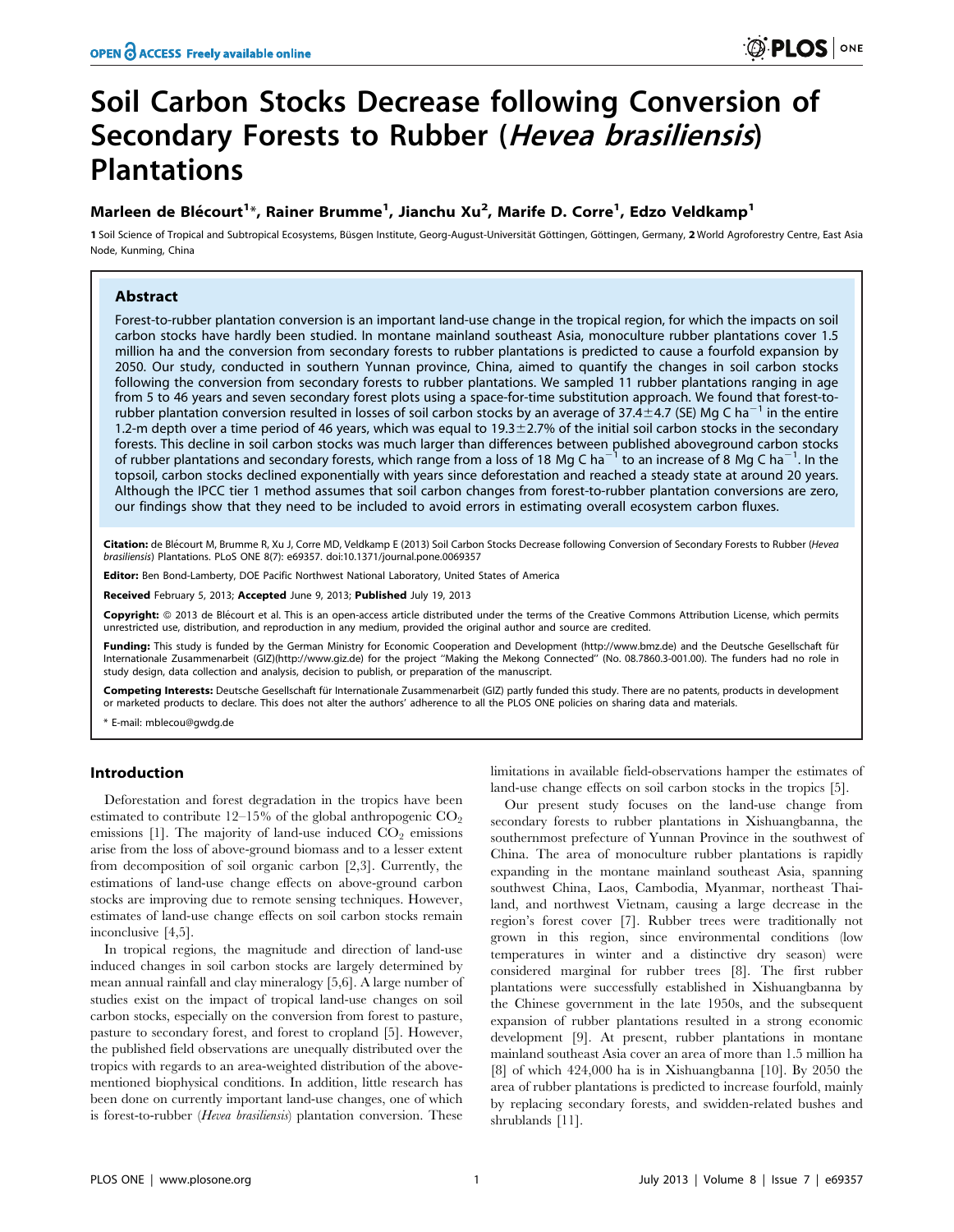Forest-to-rubber plantation conversion is an important recent land-use change for which environmental impacts have hardly been studied. Meta-analyses of current data have shown that changes of soil carbon stocks after conversion of forests to tree plantations are variable: no effects were reported for tropical tree plantations [5,12] whereas in another review 0–30% decrease in soil carbon stocks were reported for intensified rubber plantations compared to swidden fields in southeast Asia [13]. However, this review was based on studies which did not have a clear reference land-use type for the rubber plantations but merely compared land-use types and therefore any detected difference cannot directly be attributed to changes in land use. To our knowledge there are only three published tropical studies that investigated the effects of forest-to-rubber plantation conversions on soil carbon stocks. Two out of the three studies focused on the conversion from primary forests to rubber plantations in Brazil [14,15] and both reported declines in the soil carbon stocks in 17- and 22-yearold plantations. The other study focused on the conversion from secondary forests to rubber plantations and happened to be conducted in Xishuangbanna [16]. Yang et al. [16] reported a 20% decline in the soil carbon stock in the top 0.6-m depth in a 3 year-old plantation and a 16% decline in a 7-year-old plantation but these estimates were not corrected for changes in soil bulk density with land-use change. It is also important that studies include older rubber plantations as soil carbon stocks may reach equilibrium after several decades, and older plantations will allow us to quantify the long-term effects of this land-use change. Soil carbon losses after deforestation are often related to (i) changes in the quality and quantity of soil carbon input, (ii) accelerated soil carbon decomposition rates driven by changes in microclimatic conditions or the breakdown of soil aggregates, and (iii) enhanced soil surface erosion. The magnitude of soil carbon losses depends furthermore on site-specific conditions such as soil texture, soil mineralogy, topography and climate.

Improved estimates of the effects of this important land-use change on soil carbon stocks are essential to the national greenhouse gas inventories from the Conference of Parties of the United Nations Framework of Climate Change. Although the Intergovernmental Panel of Climate Change (IPCC) provides guidelines for the estimations of the ecosystem carbon fluxes arising from land-use changes, the IPCC tier 1 method assumes soil carbon changes to be zero for the conversion from forests to rubber plantations because of limited scientific knowledge [4,17].

We conducted the present study in Xishuangbanna, Yunnan Province, China using a space-for-time substitution approach. Our objectives were: (i) to quantify changes in soil carbon stocks following conversion of secondary forests to rubber plantations over a 46 years' time period, and (ii) to determine the biophysical factors which control soil carbon concentrations, and soil carbon stock changes. We hypothesized that conversion from secondary forests to rubber plantations would result in a decrease of soil carbon stocks. This decrease is expected to be related to management practices commonly employed in rubber plantations such as terrace construction and removal of the vegetation understory.

## Materials and Methods

#### Study Area and Site Characteristics

The study area of 4500 ha was located in Menglong township, Jinghong county of Xishuangbanna prefecture in Yunnan province, China  $(21^{\circ}31'17.03''N, 100^{\circ}37'12.13''E)$  (Fig. 1). The climate is tropical monsoon and is characterized by a dry season from November to April and a wet season from May to October.

The mean annual rainfall is 1377 mm and the mean annual temperature is approximately  $22.7^{\circ}C$  [9]. The topography is hilly to mountainous, with an elevation that varies between 650 and 1450 m above sea level [9]. The study plots were located between 700 and 830 m above sea level. The soils at the plots are dominated with low activity clays and were classified as Ferralsols having an effective cation exchange capacity (ECEC) of less than 12 cmol<sub>c</sub> kg<sup>-1</sup> clay and as (hyper) ferralic Cambisols with an ECEC of less than 24 cmol<sub>c</sub> kg<sup>-1</sup> clay [18] (Table 1, Table S1A, Table S1B).

#### Current and Past Land Use

The major land-use types in Menglong township include rubber plantations, secondary forests, and farmland. According to local plantation owners the dominant land-use change trajectories in Menglong township were: (i) Primary forest–swidden agriculture– secondary forest–rubber plantation, and (ii) primary forest– swidden agriculture–rubber plantation. Swidden agriculture was the dominant land-use type in the region for centuries [19]; this involved cutting and burning of vegetation patches in the forest, thereby creating fields for use as rotation of cropping phases (1–3 years) and fallow periods (5–20 years) during which secondary vegetation regrows [11,20]. The widespread practice of swidden cultivation in the past resulted in loss and degradation of primary forests [21]. Nowadays, almost all swidden fields have been replaced by monoculture rubber plantations. Since primary forest and swidden agriculture are not present anymore, we focused on the more recent land-use change from secondary forest towards rubber plantations. Based on information from local plantation owners, we selected rubber plantations that all went through this land-use change trajectory. Forest clearing was done by hand and no heavy machinery was used. After forest clearing, the sites were



Figure 1. Location of the study area in Xishuangbanna prefecture, Yunnan province, China. doi:10.1371/journal.pone.0069357.g001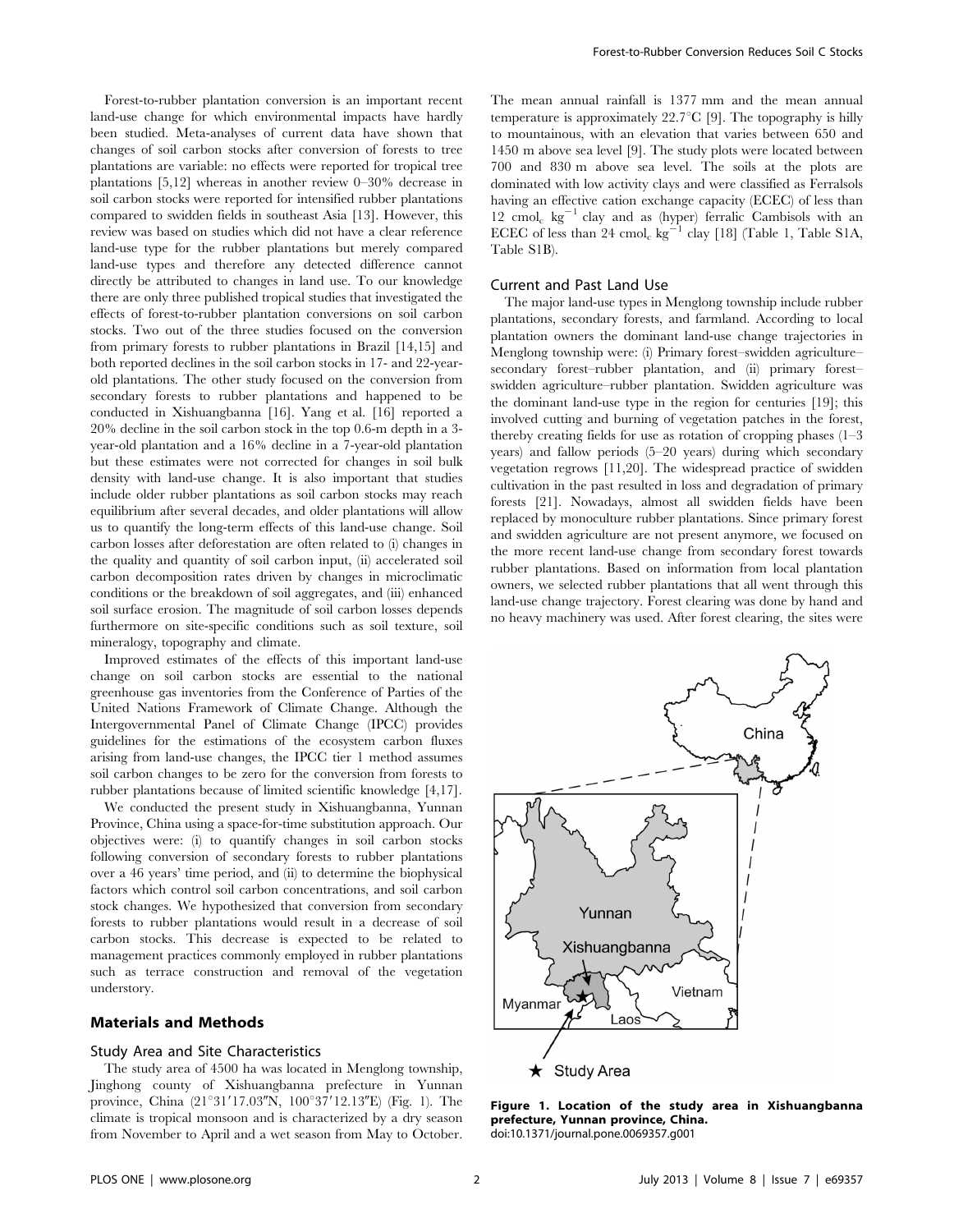**Table 1.** Means<sup>1</sup> ( $\pm$  SE) of soil characteristics of land-use types.

| Characteristic                                                                               | Depth (m)    | Rubber plantation $(n = 11)$ | Secondary forest $(n = 7)$ |
|----------------------------------------------------------------------------------------------|--------------|------------------------------|----------------------------|
| Sand (%)                                                                                     | $0 - 0.15$   | $32.5 \pm 3.8$               | $34.7 \pm 4.6$             |
|                                                                                              | $0.15 - 0.3$ | $30.5 \pm 3.9$               | $34.4 \pm 5.0$             |
|                                                                                              | $0.3 - 1.2$  | $27.8 \pm 3.4$               | $30.2 \pm 4.4$             |
| Silt and clay (%)                                                                            | $0 - 0.15$   | $67.5 \pm 3.8$               | $65.3 \pm 4.6$             |
|                                                                                              | $0.15 - 0.3$ | $69.5 \pm 3.9$               | $65.6 \pm 5.0$             |
|                                                                                              | $0.3 - 1.2$  | $72.2 \pm 3.4$               | $69.8 \pm 4.4$             |
| Bulk density (g $cm^{-3}$ )                                                                  | $0 - 0.15$   | $1.1 \pm 0.1$                | $1.0 + 0.1$                |
|                                                                                              | $0.15 - 0.3$ | $1.1 \pm 0.0$                | $1.2 + 0.0$                |
|                                                                                              | $0.3 - 1.2$  | $1.3 \pm 0.0$                | $1.3 + 0.0$                |
| C:N ratio                                                                                    | $0 - 0.15$   | $12.2 \pm 0.3$               | $12.8 \pm 0.5$             |
|                                                                                              | $0.15 - 0.3$ | $12.1 \pm 0.4$               | $12.5 \pm 0.4$             |
|                                                                                              | $0.3 - 1.2$  | $9.5 \pm 0.4$                | $9.7 \pm 0.5$              |
| pH $(H_2O)^2$                                                                                | $0 - 0.15$   | $4.8 \pm 0.1$ a              | 4.7 $\pm$ 0.1 b            |
|                                                                                              | $0.15 - 0.3$ | $4.8 \pm 0.1$                | $4.9 \pm 0.1$              |
|                                                                                              | $0.3 - 1.2$  | $5.0 \pm 0.1$                | $4.9 \pm 0.1$              |
| pH (KCl)                                                                                     | $0 - 0.15$   | $3.9 + 0.0$                  | $3.9 + 0.0$                |
|                                                                                              | $0.15 - 0.3$ | $3.8 + 0.1$                  | $3.9 + 0.0$                |
|                                                                                              | $0.3 - 1.2$  | $4.0 + 0.0$                  | $4.0 + 0.0$                |
| Effective cation exchange<br>capacity <sup>2</sup> (mmol <sub>c</sub> kg <sup>-1</sup> soil) | $0 - 0.15$   | $46.4 \pm 1.8$ a             | 55.5 $\pm$ 2.4 b           |
|                                                                                              | $0.6 - 0.9$  | $28.8 \pm 1.2$ a             | 36.9 $\pm$ 3.9 b           |
| Base saturation (%)                                                                          | $0 - 0.15$   | $24.4 \pm 4.2$               | $24.1 \pm 6.0$             |
|                                                                                              | $0.6 - 0.9$  | $10.9 + 1.6$                 | $11.3 \pm 1.5$             |

1 Means of the 0.3–1.2 m depth interval are means of the 0.3–0.6-m, 0.6–0.9-m and 0.9–1.2-m depth intervals.

<sup>2</sup>Within a row, means followed by different letters differ significantly between rubber plantation and secondary forest (linear mixed effects model at P≤0.05). doi:10.1371/journal.pone.0069357.t001

usually burnt. During the first four years after planting, rubber trees may have been intercropped with maize, upland rice, peanuts, and beans. In our study area, four forest remnants remain, including three collective forests and one ''watershed protection'' forest, which we used as our reference. These broadleaf forests are highly degraded due to the collection of firewood at present and timber extraction in the past. The forests have been cleared from primary forest, after which they were used for swidden agriculture and finally secondary forests were established (information from local farmers). The age of each forest remnant was estimated between 40–60 years. The size of the forest patches ranges from 20–60 ha.

#### Management Practices in Rubber Plantations

Management practices commonly applied in rubber plantations are terrace establishment and maintenance, fertilizer application, pest control, management of the vegetation understory and rubber tapping. The terrace benches are constructed by hand using a hoe, cutting soil from upper parts of the slope and moving it to lower parts. During terrace maintenance, weeds are removed from the terrace risers by scraping off the soil, which is subsequently evenly distributed over the entire terrace bench. This process is repeated once or twice per year, resulting in older plantations having wider and deeper incised terraces. Rubber trees are planted in a row on the terrace benches and have a tree spacing ranging from 2–3 m. The step height of each individual terrace ranges from 0.3–0.8 m and bench width is typically  $\sim$ 2.5 m. The horizontal distance between two adjacent terrace benches is 5–7 m, depending on the slope of the hill. Between some of the rubber trees pits are dug which have various uses: (i) as a measure to reduce runoff and retain soil moisture, and (ii) to apply fertilizer and collect leaf litter and cut herbs. The dimensions of these pits vary per plantation and range from: 0.4–1.3-m length  $\times$  0.2–0.5-m width  $\times$  0.2–0.35m depth. Chemical fertilizers (NPK-compounds) are applied one to two times per year. The management of vegetation understory varies per rubber plantation; some plantation owners use herbicides to control the vegetation understory while others cut the vegetation understory back. Rubber tapping is usually done between April and October and latex collection is done every second day.

#### Sampling Design

We used the space-for-time substitution approach to quantify changes in soil carbon stocks following conversion from secondary forests to rubber plantations. Soil carbon stocks were measured in clusters consisting of one reference secondary forest plot and one to three plots in rubber plantations. Clusters were established around randomly selected secondary forest plots. To avoid edge effects, the forest plots were selected at least 20 m from the forest edge. Within each cluster, the rubber plantations were chosen based on biophysical conditions, land-use history and distance to the reference plot. We only selected rubber plantations that were established immediately after forest clearing. To keep biophysical conditions within a cluster as similar as possible, we selected rubber plantations with similar altitude, slope, aspect, soil color and soil texture as the reference plot. The maximum distance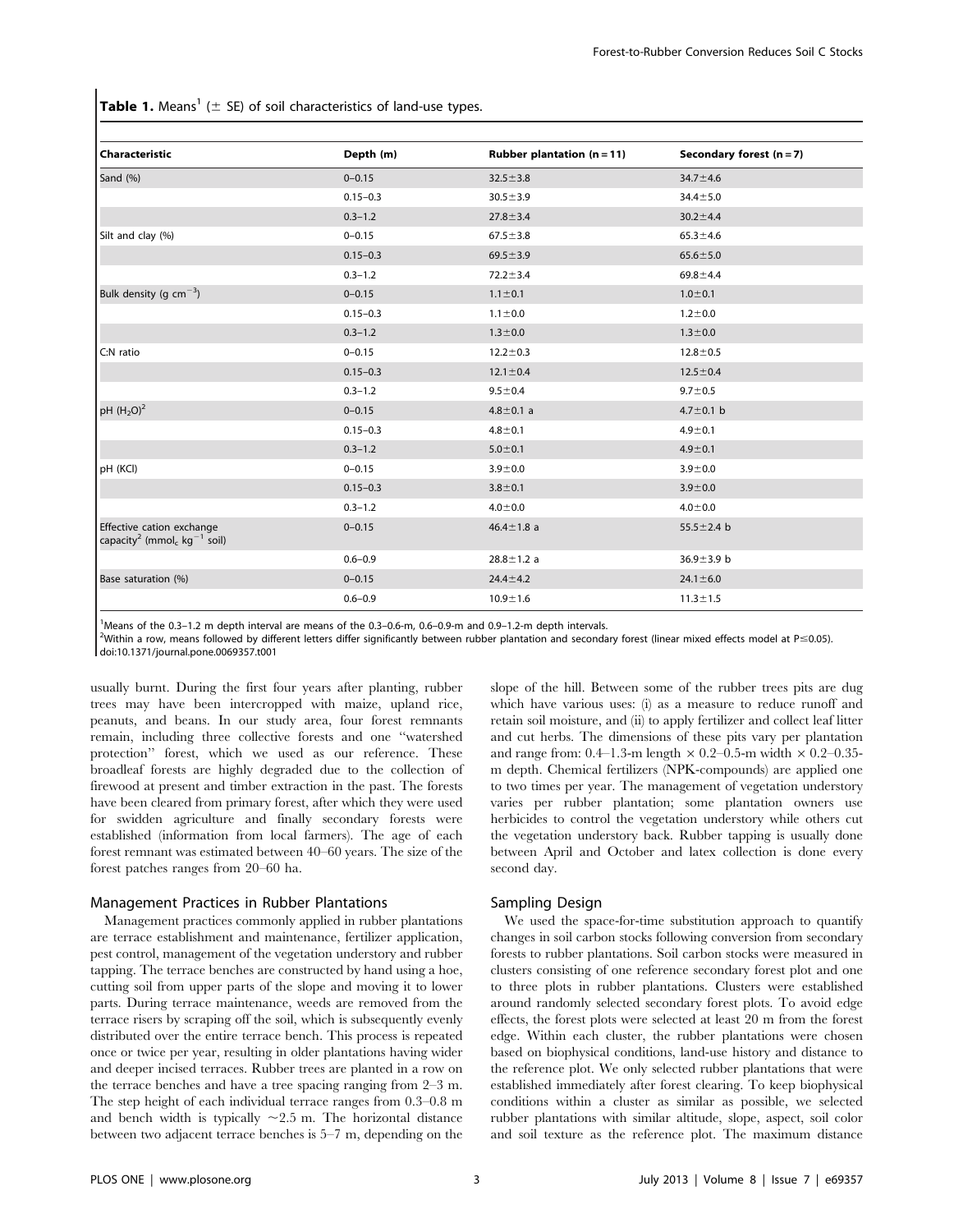between plots within a cluster was 3 km. In total we selected seven clusters, with a total of 11 rubber plantations and seven reference forests. The rubber plantations within each cluster differed in age ranging from 5 to 46 years. Selected rubber plantations were both state-owned rubber plantations and plantations belonging to smallholder farmers.

A critical assumption of the space-for-time substitution approach is that plots within a cluster were initially similar with regard to soil characteristics, soil carbon stocks, and land-use history such that measured differences in soil carbon stocks between the reference land-use type and the converted land-use type can be attributed to recent land-use change [22]. To test this assumption we compared land-use independent soil characteristics (i.e. soil texture) of plots within a cluster. Since we did not detect significant differences in soil texture between the secondary forest and rubber plantations within a cluster (Table 1), we assumed that the soils were originally similar and that observed soil carbon changes can be attributed to changes in land use.

#### Fieldwork Permission

Our research was part of the project ''Making the Mekong Connected (MMC)''. This project had been officially registered at the Kunming Institute of Botany, Chinese Academy of Sciences, which provided rights for access to field research in China. We received permission from the owners and managers of the rubber plantations to conduct the described fieldwork in their plantations. The secondary forests are part of local collective forests belonging to the villages. The local forestry station of Menglong Township, Jinghong County, has been informed a priori about our fieldwork in the secondary forests. No official permits were required for the described fieldwork since the secondary forests are not part of a national nature reserve. The fieldwork did not involve endangered or protected species.

#### Plot Layout and Soil and Litter Sampling

In each land-use type, we established a plot with a size of  $20\times20$  m, corrected for slope. Within each plot we established five parallel transects with 5-m spacing in between. Transects had a fixed north-south orientation. We randomly positioned four sampling points along each transect, resulting in 20 sampling points per plot.

Soil samples were collected down to 1.2-m depth from five depth intervals: 0–0.15 m, 0.15–0.3 m, 0.3–0.6 m, 0.6–0.9 m, and 0.9–1.2 m. The upper three depth intervals were sampled using a Dutch auger at the 20 sampling points. The 20 soil samples were pooled in the field to form one composite sample for each depth interval. Soil samples for the 0.6–0.9-m and 0.9–1.2-m depth were sampled in a soil pit which was positioned on the slope between two adjacent terraces in the middle of each plot. The soil samples were air dried for five days and sieved through a 2-mm sieve prior to laboratory analyses. Bulk-density samples were taken in the soil pit for each of the five depth intervals, using the core method [23]. Very few of the bulk-density samples contained stones or rock fragments and thus we did not correct for the gravel content.

Litter-layer samples were taken from every second sampling point, resulting in 10 litter samples per plot. Leaf litter and organic material (including seeds and twigs) were collected from a 0.04-m<sup>2</sup> quadrant sample frame. The collected material was oven dried at  $60^{\circ}$ C for 48 hours and weighed. Subsamples of each sample were pooled by plot and analyzed for total carbon and nitrogen concentration. The carbon stock of the litter layer was calculated with the carbon concentration  $(%)$ , the mass of the litter layer, and the sample-frame area.

#### Tree Inventory, Topographical and Land use Data

In the rubber-plantation plots, we measured for all the trees the diameter at breast height (DBH) at 1.3 m above the soil surface. In the forest plots, we measured the DBH for trees with a DBH  $>4$  cm, and the DBH of bamboos. For bamboos, we measured one stem DBH per clump and we recorded the number of stems per clump. Here we report both the tree basal area and total basal area, which is the sum of the basal area of trees and bamboos. Other site characteristics that were collected of each plot included: slope, aspect, altitude, and GPS coordinates. Information on current and past land use and their management was collected through interviews with land-owners and elders in the villages.

#### Laboratory Analyses and Soil Carbon Stock Calculations

Total carbon and nitrogen concentrations were measured from ground soil and litter samples by dry combustion using CNS Elemental analyzer (Elementar Vario EL, Hanau, Germany). As soil pH was below 5.5, carbonates were not expected in these soils and we made no attempt to remove them. Soil pH  $(H<sub>2</sub>O)$  and pH (KCl) were measured on air-dried soil for all individual soil samples in a 1:2.5 soil-to-solution ratio. ECEC was measured on soil samples of the 0–0.15-m and 0.6–0.9-m depth. The soil samples were percolated with un-buffered 1 M NH4Cl and the percolates were analyzed for exchangeable cations using ICP-AES (Spectroflame, Spectro Analytical Instruments, Kleve, Germany) [24]. Soil texture analyses were determined for all depth intervals with the pipette method, distinguishing the fractions: clay  $(<0.002$  mm), silt  $(0.002-0.063$  mm), and sand  $(0.063-2$  mm).

Soil carbon stocks (Mg C ha<sup>-1</sup>) in each depth interval were calculated using the following equation:

$$
SOC (Mg C ha^{-1}) =
$$
  

$$
\frac{\%C}{100} \times BD (Mg m^{-3}) \times D (m) \times 10,000 m^2 ha^{-1}
$$
 (1)

where, BD is the bulk density and D refers to the thickness of the depth interval. Total soil carbon stocks down to 1.2-m depth were calculated as the sum over all depth intervals. Land-use changes often coincide with changes in bulk density due to management practices which may compact or loosen the soil. In order to be able to compare the same soil mass and to avoid the interference of bulk density changes with soil carbon stocks changes, we used the bulk density data of the reference plots to calculate the soil carbon stock of the rubber plantation plots [6].

## Statistical Analyses

All statistical analyses were done using the open source statistical software R version 2.15.0 [25]. To make statistical inferences on the differences in soil carbon stocks and soil characteristics between rubber plantations and secondary forest, we applied linear mixed effects models (LME) using the nlme package [26]. Response variables were the soil carbon stocks and soil characteristics and we included land-use type, depth interval, and the interaction between land-use type and depth interval as fixed effects. Cluster was included as a random factor. Comparisons of soil carbon stocks and soil characteristics between land-use types at each depth interval were obtained by defining and testing contrasts with the generalized linear hypothesis test in the multcomp package [27]. For the multiple comparisons of soil carbon stock changes between depth intervals, the P values were adjusted using Holm's correction. For each LME, assumptions on normality and homogeneity of variance were checked by visual inspection of plots of residuals against fitted values. In cases of unequal variances of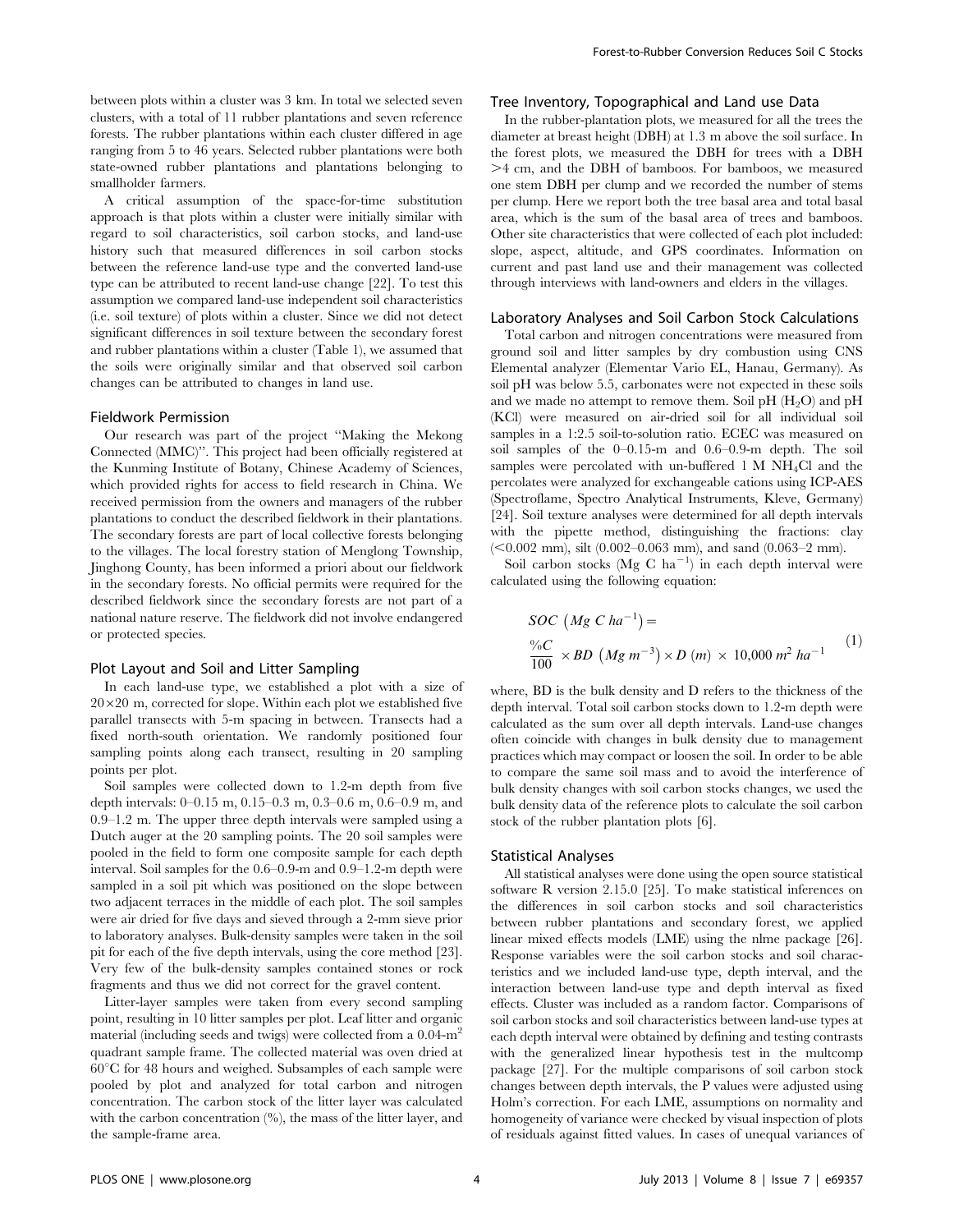residuals, we included a variance function that allows for unequal variances [28].

To examine monotonic trends of soil carbon concentrations and relative soil carbon stock differences with potential explanatory variables, we did spearman rank correlation tests. Relative soil carbon stock differences were calculated as carbon stock in rubber plantation minus carbon stock of the reference secondary forest divided by carbon stock of the reference secondary forest multiplied by 100. Relative soil carbon stock differences were correlated with explanatory variables of the rubber plantations. As potential explanatory variables we included litter carbon stock, litter C:N ratio, total basal area, sum of silt and clay content, slope, and altitude. Correlation tests were done for each depth interval.

The trend between soil carbon and rubber plantation age was examined using non-linear regression. We tested the fit of both a mono-exponential model and a bi-exponential model according to Lobe et al. [29]. The mono-exponential model assumes a single soil carbon pool which following land-use change tends towards a new equilibrium:

$$
X_t = \mathbf{X}_e + (\mathbf{X}_0 - \mathbf{X}_e) \times \exp(-\mathbf{k} \times \mathbf{t})
$$
 (2)

where,  $X_0$  is the initial soil carbon stock of the secondary forest plots ( $t = 0$ ),  $X_t$  is the soil carbon stock in the rubber plantation plots at age t,  $X_e$  is the soil carbon stock at steady state, k is the decay rate per year, and t is year since land-use change. The age t at which steady state was reached was calculated as the point where the proportion of carbon remaining in the soil  $(X_t)$  did not differ more than 1% of the calculated steady state value  $X_e$  [29]. The bi-exponential model considers both labile and stable soil carbon pools:

$$
X_t = \mathbf{X}_1 \times \exp(-k_1 \times t) + \mathbf{X}_2 \times \exp(-k_2 \times t)
$$
 (3)

where,  $X_1$  is the proportion of carbon in the labile pool, and  $X2$  is the proportion of carbon in stable pool  $(X_2 = 100 - X_1)$ ,  $k_1$  is the decay rate per year of the labile pool,  $k_2$  is the decay rate per year of the stable pool. We expressed soil carbon as the proportion of the soil carbon stock in the rubber plantation to the initial amount in the reference secondary forest. The exponential models were fitted to the data using nonlinear least-squares estimations. The goodness of the fit was assessed by Pearson's correlation coefficient (r) showing the relationship between the observed and fitted values.

### Results

## Soil Characteristics, Litter Layer, and Tree Basal Area in Rubber Plantations and Secondary Forests

Soil texture, bulk density, soil C:N ratio, pH (KCl), and base saturation did not differ between rubber plantations and secondary forests (Table 1). The pH  $(H<sub>2</sub>O)$  in the top 0.15-m depth was higher in rubber plantations than in secondary forests. The ECEC in all depth intervals was lower in rubber plantations than in secondary forest. Litter carbon concentration, litter C:N ratio, and litter carbon stock did not differ between rubber plantations and secondary forests (Table 2). The tree basal area in rubber plantations ranged from 3.2 to 42.4 and was positively correlated with plantation age (spearman's rho = 0.93,  $p \le 0.001$ ); the mean tree basal area was twice that of the secondary forests (Table 2). However, the total basal area (sum of trees and bamboos) did not differ between rubber plantations and secondary forests.

## Soil Carbon Concentrations and Stocks in Rubber Plantations and Secondary Forests

All rubber plantations had a lower soil carbon stock in the total soil profile  $(0-1.2-m$  depth) than secondary forests  $(P \le 0.01)$ (Table 3). The differences in soil carbon stocks between rubber plantations and secondary forests ranged from  $-15.4$  to  $-59.4 \text{ Mg C} \text{ ha}^{-1}$  with a mean of  $-37.4 \pm 4.7 \text{ Mg C} \text{ ha}^{-1}$ , equivalent to a  $19.3\pm2.7\%$  loss of the initial soil carbon stock. The soil carbon losses were depth dependent as was shown by a significant interaction between land-use type and soil depth  $(P \le 0.001)$ . The decrease in soil carbon concentrations and soil carbon stocks was significant for the three depth intervals in the top 0.6-m depth (Table 3). The largest decrease was found in the top 0.15-m of the soil ( $P \le 0.01$ ) accounting for 32% of soil carbon losses.

For the top 0.15-m depth, the proportion of carbon remaining in the soil exponentially decreased with the years since land-use change, as described by the mono-exponential model (Equation 2) (Fig. 2A). The largest decrease could be observed in the first 5 years following land-use change, when the soil carbon stocks had declined to approximately 80% of the original amount. A steady state was reached after approximately 20 years, when soil carbon stocks had declined to 68% of the original amount. At 0.15–0.3-m depth, soil carbon had the tendency to exponentially decrease with time but the estimated decay rate of the mono-exponential model was not significant; a steady state after approximately 20 years showed a soil carbon stock decline of 75% of the original amount (Fig. 2B). At 0.3–0.6-m depth (Fig. 2C), a mono-exponential trend was not detectable. Bi-exponential model (Equation 3) fitting resulted in insignificant decay rates for both the labile and stable soil carbon pool for all soil depths (data not shown). Furthermore, the fitted curves of the bi-exponential model and monoexponential model were identical. Together these results indicate that the mono-exponential model was most suitable to describe the observed soil carbon changes in relation to the years since land-use change.

## Correlations of Soil Carbon Concentrations and Soil Carbon Stock Changes with Environmental Factors

In rubber plantations, soil carbon concentrations in the top 0.6 m of the soil showed positive correlations with altitude and with the sum of clay and silt content (and a negative correlation with sand content) (Table 4). However, at 0.15–0.3-m depth the correlation with the sum of silt and clay content was only marginally significant  $(P = 0.1)$ . Rubber plantation age was not correlated to soil carbon concentrations in the top 0.6-m depth. However, for 0.9–1.2-m depth a positive correlation was observed between soil carbon concentrations and plantation age (spearman's rho  $= 0.66$ ,  $P \le 0.05$ ). In secondary forests, soil carbon concentrations at 0.15–0.3-m depth were positively correlated with the sum of clay and silt content and at 0.3–0.6-m depth with the total basal area of the forest (Table 4). The trends with soil texture and total basal area were also apparent at 0.6–0.9-m depth (data not shown). Relative differences in soil carbon stocks between rubber plantations and secondary forests in the top 0.15-m of the soil were negatively correlated with total basal area and rubber plantation age. In the top 0.6-m of the soil, relative differences in soil carbon stocks were positively correlated with altitude, but for the top 0.15-m of the soil this correlation was marginally significant ( $P = 0.06$ ).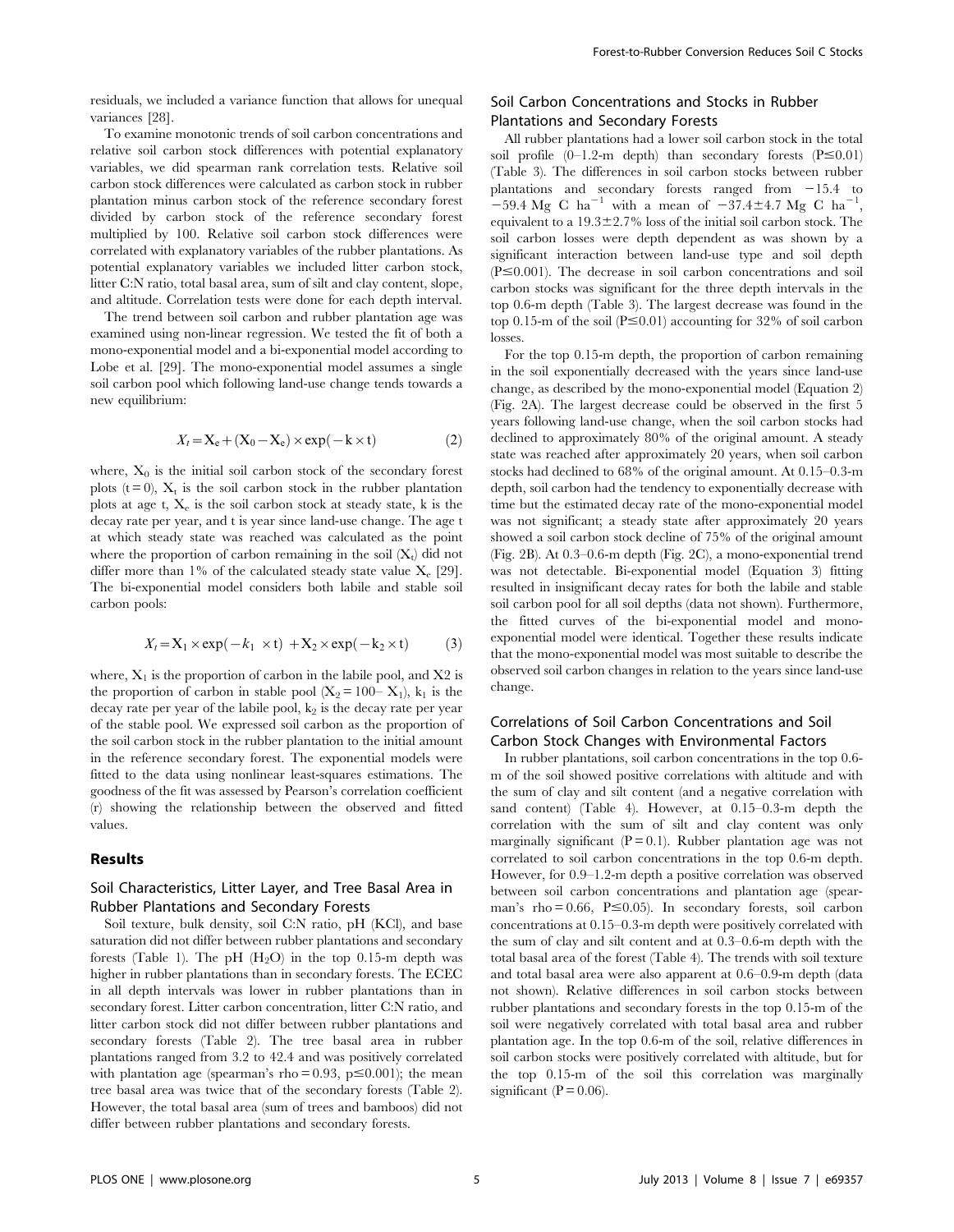**Table 2.** Means ( $\pm$  SE) of litter and tree characteristics of land-use types.

| l Characteristic                                                 | Rubber plantation $(n = 11)$ | Secondary forest $(n=7)$ |  |  |
|------------------------------------------------------------------|------------------------------|--------------------------|--|--|
| Litter carbon concentration (%)                                  | $41.1 \pm 0.7$               | $40.0 \pm 0.7$           |  |  |
| Litter C : N ratio                                               | $46.1 \pm 3.8$               | $44.9 \pm 3.6$           |  |  |
| Litter carbon stock (Mg C $ha^{-1}$ )                            | $2.1 \pm 0.2$                | $2.7 \pm 0.4$            |  |  |
| Tree basal area <sup>1</sup> (m <sup>2</sup> ha <sup>-1</sup> )  | $18.6 \pm 3.8$ a             | $9.7 \pm 2.4$ b          |  |  |
| Total basal area <sup>2</sup> (m <sup>2</sup> ha <sup>-1</sup> ) | $18.6 \pm 3.8$               | $15.3 \pm 1.7$           |  |  |

<sup>1</sup>Within a row, means followed by different letters differ significantly between rubber plantation and secondary forest (linear mixed effects model at  $P \le 0.05$ ).  $2$ Total basal area is calculated as the sum of the basal area of trees and bamboos. doi:10.1371/journal.pone.0069357.t002

#### **Discussion**

 $\mathbf{I}$ 

#### Impact of Land-use Changes on Soil Carbon Stocks

Our findings of decreased soil carbon stocks under rubber plantations, not only in the top 0.6-m depth but also when considering the whole 1.2-m depth, are consistent with published studies of paired comparisons and chronosequences that all reported soil carbon losses following the conversion from primary or secondary forests to rubber plantations [14–16].

To estimate the effects of land-use changes on soil carbon stocks it is crucial to account for changes in soil bulk density. The importance of correction for bulk density changes has been emphasized by many authors [2,6,22,30], but it was not applied in the published studies on forest-to-rubber plantation conversions [14–16]. We examined the effects of bulk density changes on the estimated land-use change effects for our own data and for the cited studies that reported data on depth, bulk density, and soil carbon concentrations [15,16]. Comparison of corrected and uncorrected estimates showed that in these studies, not accounting for bulk density changes resulted in overestimations up to 5% and underestimations as high as 18% of the relative soil carbon stock difference (Table S2). Errors were greatest for the top 0.3-m depth. This comparison illustrates again that ignoring bulk density changes potentially causes large errors in land-use induced soil carbon stocks changes. For the following discussion of forest-torubber plantation conversions, we used the corrected values of relative soil carbon stock changes.

The only published study on secondary forest-to-rubber plantation conversion was conducted in Xishuangbanna on an Udic Ferrisol (Chinese classification system) [16]. Yang et al. [16] observed soil carbon losses (corrected for bulk density changes) of 24% in a 3-year-old rubber plantation and 21% in a 7-year-old rubber plantation in the top 0.6-m depth. The soil carbon stocks in rubber plantations and secondary forests reported by Yang et al. [16] were comparable to our estimated soil carbon stocks (Table 3). In Brazil, the conversion from primary forests to rubber plantations resulted in soil carbon losses of 21% down to 0.5-m depth in a 22-year-old rubber plantation on an Ultisol [14], and of 48% down to 1.0-m depth in a 17-year-old rubber plantation on an Oxisol [15]. The soil carbon losses observed by Araujo et al. [14] and Yang et al. [16] correspond well with our observed declines of 24% at 0–0.3-m depth and 21% at 0–0.6-m depth (Table 3). However, the 48% decline down to 1-m depth reported by Salimon et al. [15] is much larger than the 19% we observed down to 1.2-m depth.

Important methodological differences exist between our study and the cited studies. The large decrease in soil carbon stocks reported by Salimon et al. [15] should be interpreted with care, since in their study soil samples below 0.10-m depth were taken from the middle of each depth interval instead of sampling the entire depth interval, which can lead to inaccurate estimations of the soil carbon stocks. Furthermore, the studies from Araujo et al. [14] and Salimon et al. [15] consisted of only one forest and one rubber plantation and the study from Yang et al. [16] consisted of two rubber plantations and two forests. Results from such case studies with no or insufficient replications should not be extrapolated to a large scale. Finally, Yang et al. [16] and Salimon et al. [15] established in each land-use type one plot where they took no more than three replicate soil samples per depth interval.

At first sight, our observed decline in soil carbon stocks of  $24\pm2.5\%$  in the top 0.3-m depth seems to be much larger than the insignificant effects reported for the compiled studies of the whole

|  |  |  |  |  | <b>Table 3.</b> Means ( $\pm$ SE) of soil carbon stocks and absolute <sup>1</sup> and relative <sup>2</sup> differences between land-use types. |  |  |
|--|--|--|--|--|-------------------------------------------------------------------------------------------------------------------------------------------------|--|--|
|  |  |  |  |  |                                                                                                                                                 |  |  |
|  |  |  |  |  |                                                                                                                                                 |  |  |

|              |               | Rubber plantation $(n = 11)$ |                          | Secondary forest $(n = 7)$ | Difference $(n=7)$         |                     |  |
|--------------|---------------|------------------------------|--------------------------|----------------------------|----------------------------|---------------------|--|
| Depth (m)    | C(%)          | C (Mg $ha^{-1}$ )            | C(%)                     | C (Mg $ha^{-1}$ )          | Absolute (Mg C $ha^{-1}$ ) | Relative $(C \%$ )  |  |
| $0 - 0.15$   | $2.1 \pm 0.1$ | $30.3 \pm 1.9$               | $2.9 \pm 0.1$            | $43.9 \pm 2.6$             | $-11.8 \pm 1.1***$         | $-26.9 \pm 2.8$ *** |  |
| $0.15 - 0.3$ | $1.7 \pm 0.1$ | $29.8 \pm 1.6$               | $2.2 \pm 0.1$            | $38.9 \pm 1.5$             | $-8.2 \pm 1.4$ ***         | $-21.4 \pm 3.2***$  |  |
| $0.3 - 0.6$  | $1.2 \pm 0.1$ | $43.6 \pm 2.6$               | $1.4 + 0.1$              | $52 \pm 1.6$               | $-8.0 \pm 3.0*$            | $-15.4 \pm 5.6*$    |  |
| $0.6 - 0.9$  | $0.7 \pm 0.1$ | $28.0 \pm 1.9$               | $0.9 + 0.1$              | $35.2 \pm 3.7$             | $-6.5 \pm 3.6$             | $-16.0 \pm 8.0$     |  |
| $0.9 - 1.2$  | $0.6 + 0.0$   | $23.2 \pm 1.3$               | $0.7 + 0.0$              | $26.0 \pm 1.0$             | $-2.9 \pm 1.8$             | $-11.2 \pm 7.0$     |  |
| Total        |               | $154.9 \pm 6.2$              | $\overline{\phantom{m}}$ | $196.0 \pm 3.5$            | $-37.4 \pm 4.7$ **         | $-19.3 \pm 2.7$ **  |  |

Significant at \*P  $\leq$  0.05, \*\*P  $\leq$  0.01, and \*\*\*P  $\leq$  0.001, (linear mixed effects model).

<sup>1</sup>Absolute differences in stocks were calculated as means of rubber plantations within a cluster minus reference forest.

<sup>2</sup>Relative differences in stocks were calculated as means of rubber plantations within a cluster minus reference forest divided by reference forest multiplied by 100. doi:10.1371/journal.pone.0069357.t003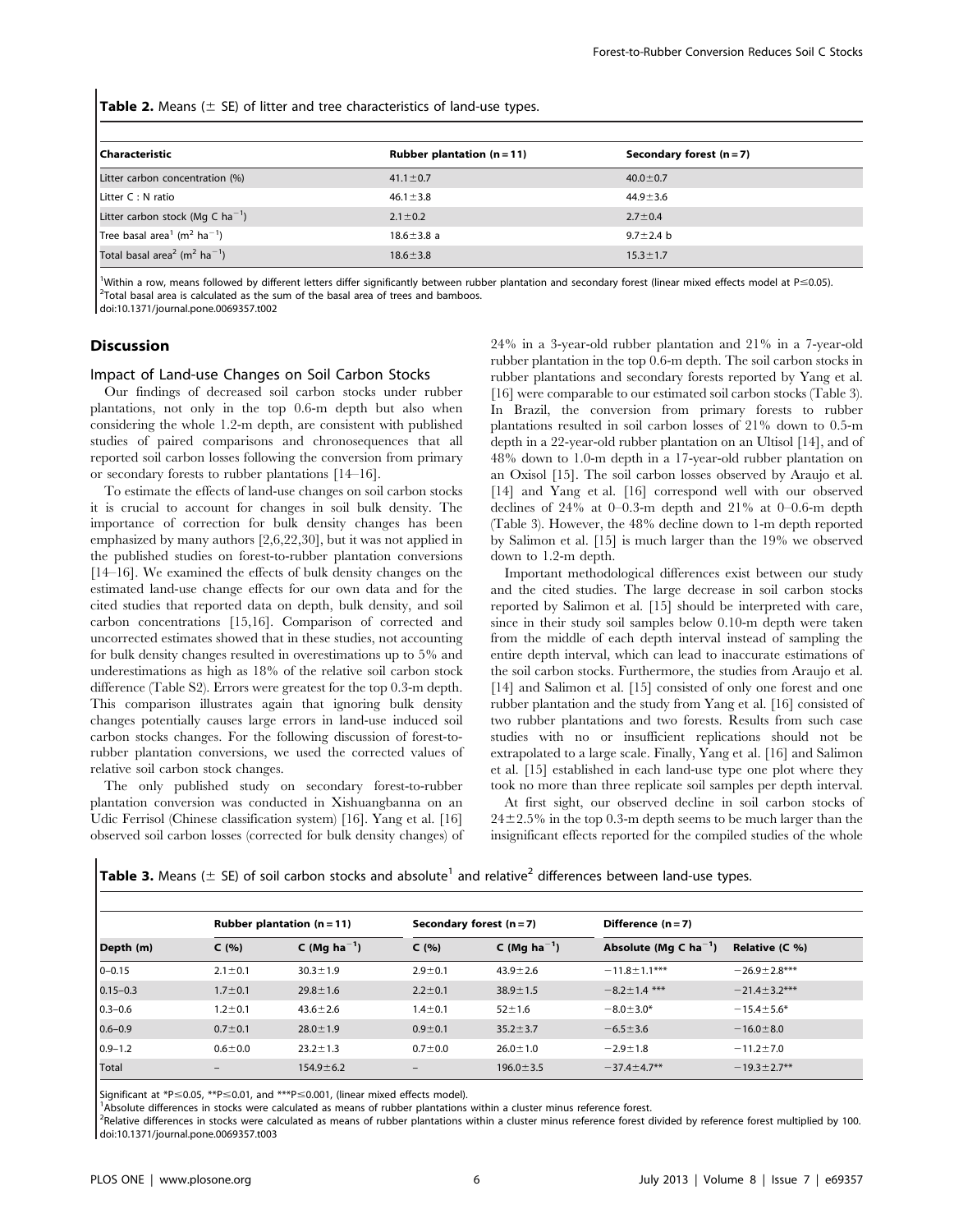

Figure 2. Soil carbon remaining after land-use change at (A) 0–0.15-m, (B) 0.15–0.3-m, and (C) 0.3–0.6-m depth. Soil carbon remaining is expressed as the proportion of soil carbon in rubber plantations relative to the secondary forest. The dashed lines represent fitted monoexponential models (see Equation 2). r=Pearson's correlation coefficient between observed and fitted values; k=decay rate (year<sup>-1</sup>) and X<sub>e</sub>= equilibrium ratio (%), and values in brackets are SE. Pearson's r and parameter estimates are significant at \*P $\leq$ 0.05, \*\*P $\leq$ 0.01, and \*\*\*P $\leq$ 0.001. doi:10.1371/journal.pone.0069357.g002

tropics for forest-to-tropical tree plantation conversions [5]. However, analysis of the supplementary dataset from Powers et al. [5] revealed that 12 out of the 15 tree plantation types included in their meta-analysis showed soil carbon losses of  $19±4.4%$  down to 0.3-m depth. The overall insignificant effect reported in their study resulted from the large number of observations from the other three plantation types (comprising 36% of all observations) that showed soil carbon accumulation, thereby offsetting the soil carbon losses. Our observed decline was thus within the same magnitude as carbon losses reported for many other tropical tree plantations. Taken as a whole, tropical tree plantations established after forest conversion appear to be more prone to soil carbon losses than previously reported.

The space-for-time substitution approach used in our study has as advantage that long-term soil carbon stock dynamics can be studied within a relatively short time period. However, this approach has also disadvantages: (i) It requires the untestable assumption that the land-use changes were random in the landscape regarding forest soil carbon stocks, and (ii) the spatial variation in other biophysical conditions of plots within a cluster (i.e. each cluster included a reference secondary forest and one to three rubber plantations) may interfere with land-use change effects and time trends. To deal with these limitations we carefully selected plots for comparison within a cluster and the clusters were replicated spatially. We included seven replicated clusters, which reduces the chance that soil carbon stock differences between rubber plantations and secondary forests are not due to land use.

## Soil Carbon Losses Related to Years since Land-use Change

The observed exponential decrease in soil carbon stocks in the top 0.15-m depth in rubber plantations with years since land-use change is similar to trends often reported for forest-to-agriculture conversions [31–33]. For our study, the potential drivers of the rapid soil carbon losses during the first five years following landuse change are: (i) soil disturbances during site preparation and terrace construction, which may accelerate soil surface erosion and increase soil carbon decomposition, and (ii) the sparse vegetation cover in young plantations, which reduces the soil carbon input and may change the microclimatic conditions, the latter could in turn result in enhanced soil carbon decomposition rates. The reduced soil carbon losses in older plantations may be explained by the denser vegetation cover, thereby increasing soil carbon input and soil stability. Management practices that are likely to

Table 4. Correlation coefficients<sup>1</sup> of soil carbon concentrations and relative soil carbon stock differences<sup>2</sup> with explanatory variables at three depths.

| <b>Explanatory variable</b>                         | Rubber plantation $C$ (%) (n = 11) |                  |               | Secondary forest $C$ (%) (n = 7) |                          |               | Relative soil C differences $(\% )$ (n = 9) |                   |               |
|-----------------------------------------------------|------------------------------------|------------------|---------------|----------------------------------|--------------------------|---------------|---------------------------------------------|-------------------|---------------|
|                                                     | $0 - 0.15$ m                       | $0.15 - 0.3$ m   | $0.3 - 0.6$ m | $0 - 0.15$ m                     | $0.15 - 0.3$ m           | $0.3 - 0.6$ m | $0 - 0.15$ m                                | $0.15 - 0.3$ m    | $0.3 - 0.6$ m |
| Litter C stock (Mg $ha^{-1}$ )                      | 0.21                               | 0.39             | 0.40          | $-0.07$                          | $-0.18$                  | 0.36          | $-0.10$                                     | 0.52              | 0.49          |
| Litter C : N ratio                                  | $-0.40$                            | $-0.23$          | 0.15          | $-0.43$                          | $-0.57$                  | $-0.11$       | $-0.35$                                     | $-0.25$           | 0.04          |
| Total basal area (m <sup>2</sup> ha <sup>-1</sup> ) | $-0.39$                            | $-0.47$          | $-0.24$       | 0.18                             | 0.57                     | $0.89**$      | $-0.64*$                                    | $-0.55^{\dagger}$ | $-0.48$       |
| Silt and clay (%)                                   | $0.72*$                            | $0.53^{\dagger}$ | $0.66*$       | 0.36                             | $0.93**$                 | 0.61          | 0.13                                        | 0.20              | 0.49          |
| Rubber plantation age (year)                        | $-0.26$                            | $-0.34$          | $-0.03$       | $\qquad \qquad$                  | $\overline{\phantom{0}}$ | -             | $-0.65*$                                    | $-0.46$           | $-0.24$       |
| Slope (%)                                           | $-0.08$                            | 0.07             | 0.14          | $-0.46$                          | $-0.04$                  | 0.11          | 0.15                                        | 0.35              | 0.08          |
| Altitude (m)                                        | $0.75***$                          | $0.76***$        | $0.71*$       | $-0.50$                          | 0.00                     | 0.21          | $0.59^{\dagger}$                            | $0.70*$           | $0.70*$       |

<sup>1</sup>Spearman rank correlation test, marginally significant at <sup>†</sup>P  $\leq$ 0.1, and significant at \*P $\leq$ 0.05, and \*\*P $\leq$ 0.01.<br><sup>2</sup>Pelative seil cathon stock differences were selevated as sathon stock in rubber plantation m

<sup>2</sup>Relative soil carbon stock differences were calculated as carbon stock in rubber plantation minus carbon stock of the reference secondary forest divided by carbon stock of the reference secondary forest multiplied by 100. Relative soil carbon stock differences were correlated with explanatory variables of the rubber plantations. doi:10.1371/journal.pone.0069357.t004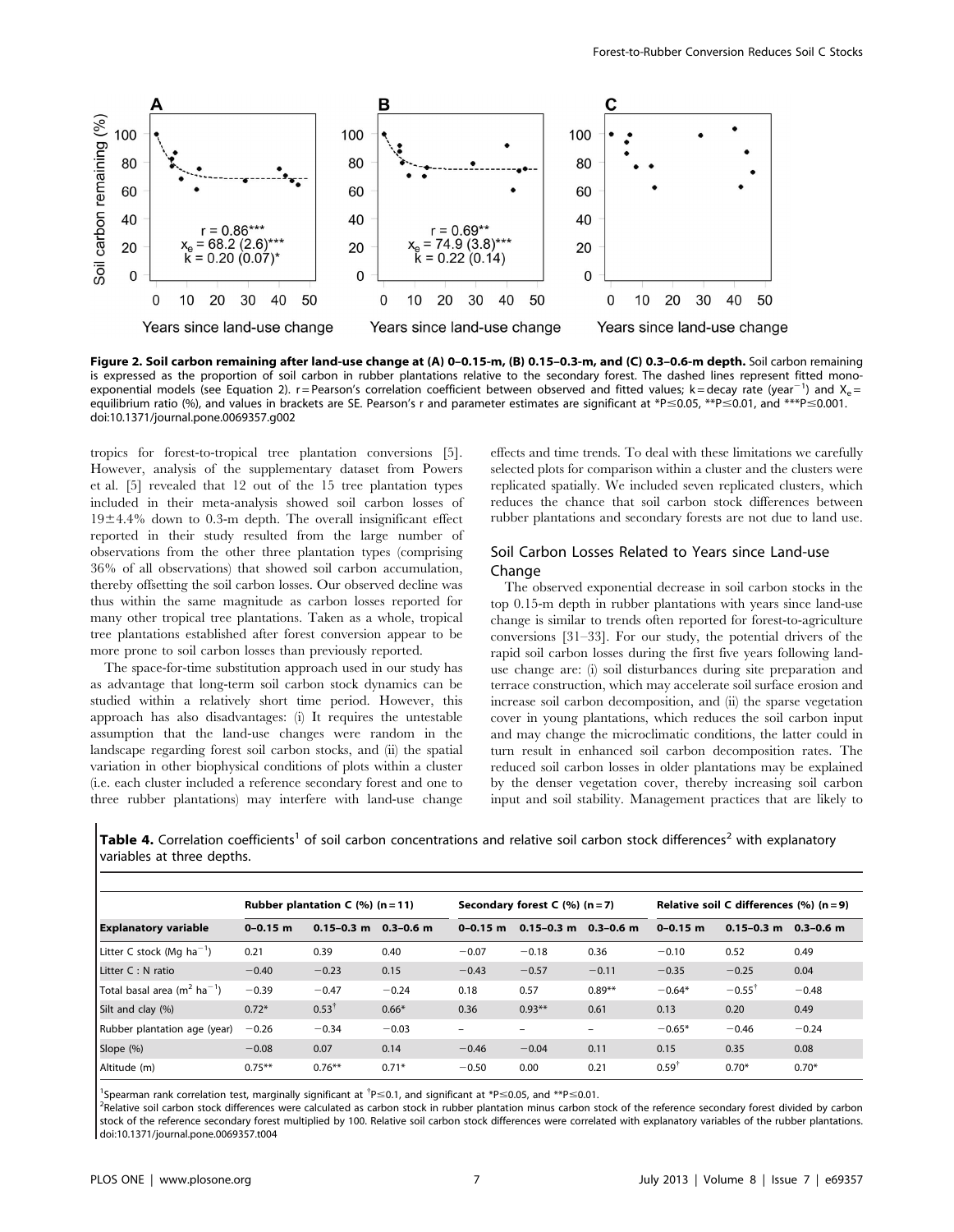affect the soil carbon balance during the entire rotation period of the rubber plantation are terrace maintenance, rubber tapping, fertilization and the removal of the vegetation understory.

Although a soil carbon steady state was reached approximately 20 years after conversion, we expect the land-use change induced soil carbon losses in this region to continue for a longer period of time. This is because the lifespan of rubber plantations in this region ranges between 30–50 years, and it is a common practice to establish new rubber plantations after felling the previous plantation. Site preparation for the new rubber trees involves the establishment of new terraces, which would be accompanied with a further decline in the soil carbon stock.

## Environmental Controls on Soil Carbon Concentrations and Soil Carbon Losses

In rubber plantations and secondary forests, the positive correlation of soil carbon concentrations with silt and clay content (Table 4) is consistent with literature and can be explained by the chemical and physical stabilization mechanisms of clay and silt particles [34]. The correlation between altitude and soil carbon concentrations, as we observed for rubber plantations, is often related to temperature effects. However, a temperature gradient is probably not the cause of the observed correlation, considering the relatively small altitude range of the sampled rubber plantations (700–830 m). Most likely the observed correlation reflects the marginally significant relationship between altitude and the sum of silt and clay content in the rubber plantations (data not shown). In secondary forests, the positive correlation of soil carbon concentrations with total basal area (which reflects forest productivity) suggests that increases of above-ground biomass could increase soil carbon input through increased input of leaf litter and root residues. This implies that in this region, restoration of the aboveground biomass in degraded secondary forests may increase soil carbon concentrations. The negative correlation between soil carbon stock differences and plantation age in 0–0.15-m depth attests that soil carbon stocks in rubber plantations progressively declined with increasing plantation age. This trend was also reflected in the negative correlation between soil carbon stock differences and total basal area due to the collinearity between plantation age and total basal area. The positive correlation between soil carbon stock differences and altitude may reflect the previously described soil texture gradient in rubber plantations with altitude.

## Changes in Above-ground Carbon Stocks versus Soil Carbon Losses

It is often assumed that soil carbon emissions arising from deforestation and forest degradation in the tropics are relatively small compared to above-ground carbon losses [2,3,35]. In our case, comparison of the observed soil carbon losses with the estimates of above-ground carbon changes based on regional data [36] reveals that forest conversion to rubber plantations had a much larger effect on soil carbon stocks than on above-ground carbon stocks. Above-ground carbon stock estimates for forests outside nature reserves range from  $32.2-71.0$  Mg C ha<sup>-1</sup> with a mean of  $53.2\pm2.1$  Mg C ha<sup>-1</sup> [36]. We assumed that these forests may reflect the conditions of our sampled forests, which were also situated outside nature reserves. For rubber plantations, means of above-ground carbon stock estimates range from 61.4 Mg C  $ha^{-1}$ 

## References

for plantations  $<800\text{-m}$  altitude to 35.1 Mg C ha<sup>-1</sup> for plantations between 800–1000-m altitude [36]. We used these estimates as our sampled plantations were situated between 700 and 830-m altitude. Together, this indicates that land-use change may results in above-ground carbon stock changes ranging from a loss of 18 Mg C ha<sup>-1</sup> to an increase of 8 Mg C ha<sup>-1</sup>. These estimates are in agreement with our data on total basal area (Table 2), for which we did not detect differences between the total basal area of forests and rubber plantations. Such changes in above-ground carbon stocks were much lower than the soil carbon loss of  $37.4\pm4.7$  Mg C ha<sup>-1</sup> for the entire 1.2-m depth.

#### Consequences of Observed Soil Carbon Losses

We showed that the conversion from secondary forests to rubber plantations leads to diminishing soil carbon stocks and that this decline is much larger than the changes in above-ground carbon stocks. Given the clear pattern of our locally collected data, it is likely that in montane mainland southeast Asia on comparable soils, this land-use change may cause declines in the soil carbon stock, the magnitude of which will depend on site-specific biophysical conditions and management practices. The size of the observed losses has implications for the estimates of ecosystem carbon fluxes arising from land-use changes in the national inventories based on the IPCC guidelines. The IPCC tier 1 method does not include soil carbon fluxes for the forest-to-rubber plantation conversions [4,17]. Our findings show that soil carbon changes need to be included to avoid possibly large errors in the estimates of the overall ecosystem carbon fluxes.

### Supporting Information

Table S1 S1A. Site and soil characteristics of the secondary forest plots. S1B. Site and soil characteristics of the rubber plantation plots. (DOCX)

Table  $S2$  The effect<sup>1</sup> of correction for bulk density changes on estimates of soil carbon stock changes. Corrections for bulk density changes were applied for estimates of the soil carbon stocks in rubber plantations and for the estimates of absolute<sup>2</sup> and relative<sup>3</sup> differences in soil carbon stocks between rubber plantations and secondary forests for our own data<sup>4</sup> (means  $\pm$  SE), and for the cited studies that reported soil carbon concentration and bulk density data. (DOCX)

#### Acknowledgments

We are grateful for the valuable support in China, by Rhett D. Harrisson and Yan Zhuang Xiang (Xishuangbanna Tropical Botanical garden, Menglun), the staff of World Agroforestry Centre (ICRAF, East Asia office, Kunming), Maria Hänsel (University of Bayreuth), and the owners of the rubber plantations. We also thank Andreas Keuter (University of Goettingen, Germany) and Harmen P. Hendriksma (B. Triwaks Bee Research Center, Rehovot, Israel) for their feedback on statistics.

### Author Contributions

Conceived and designed the experiments: MdB RB JX EV. Performed the experiments: MdB. Analyzed the data: MdB MDC. Wrote the paper: MdB RB JX MDC EV.

2. Detwiler RP (1986) Land use change and the global carbon cycle: the role of tropical soils. Biogeochemistry 2: 67–93.

<sup>1.</sup> Werf GR van der, Morton DC, DeFries RS, Olivier JGJ, Kasibhatla PS, et al. (2009)  $CO<sub>2</sub>$  emissions from forest loss. Nature Geoscience 2: 737–738.